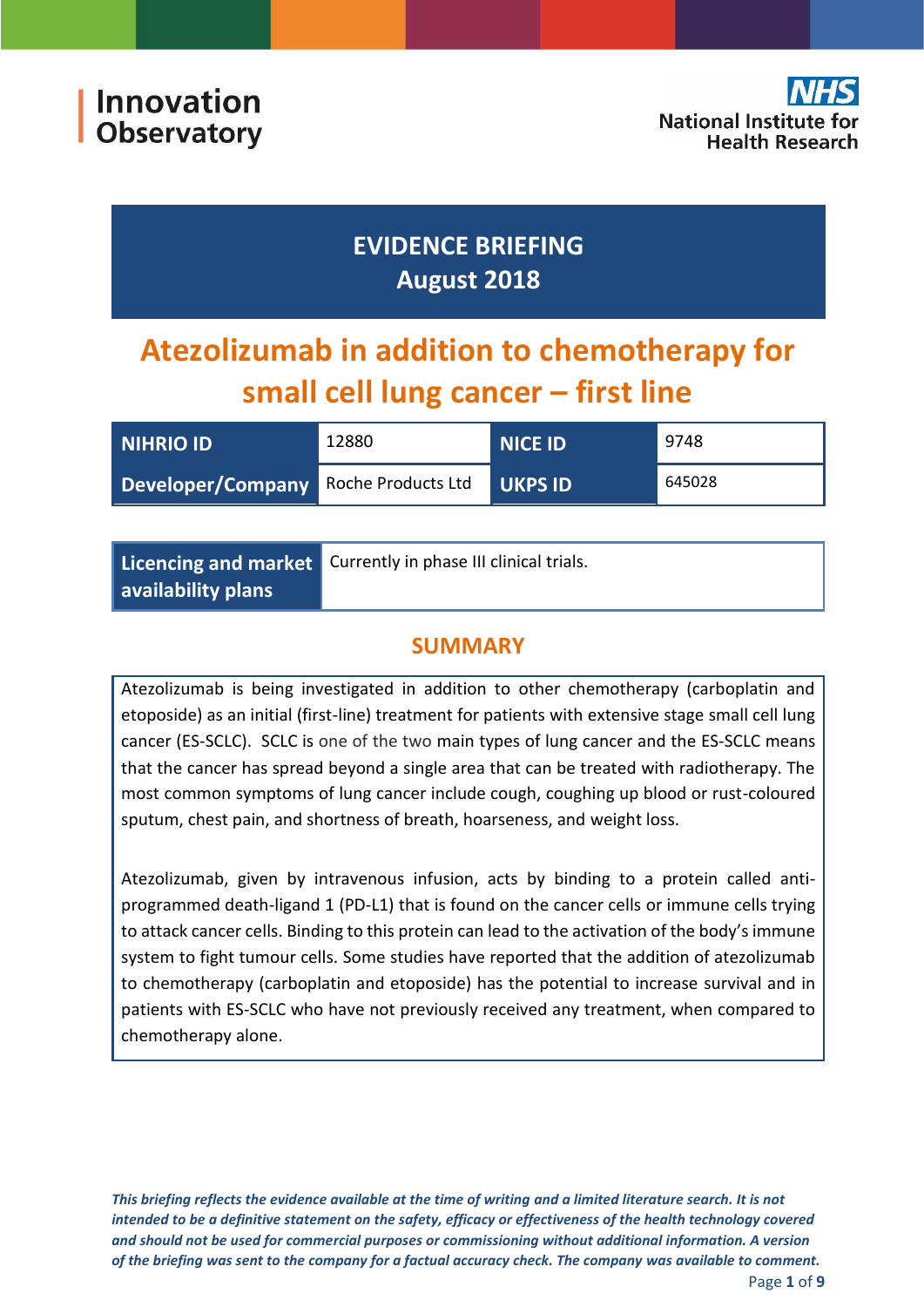## **PROPOSED INDICATION**

Small cell lung cancer (Extensive stage) – first line, in combination with chemotherapy (carboplatin and etoposide).

## <span id="page-1-0"></span>**TECHNOLOGY**

#### **DESCRIPTION**

Atezolizumab (Tecentriq) is an Fc-engineered, humanised immunoglobulin G1 (IgG1) antiprogrammed death-ligand 1 (PD-L1) monoclonal antibody. PD-L1 may be expressed on tumour cells and/or tumour-infiltrating immune cells, and can contribute to the inhibition of the anti-tumour immune response in the tumour microenvironment. Binding of PD-L1 to the PD-1 and B7.1 receptors found on T-cells and antigen presenting cells suppresses cytotoxic T-cell activity, T-cell proliferation and cytokine production. Atezolizumab directly binds to PD-L1 and provides a dual blockade of the PD-1 and B7.1 receptors, releasing PD-L1/PD-1 mediated inhibition of the immune response, including reactivating the anti-tumour immune response without inducing antibody-dependent cellular cytotoxicity. Atezolizumab spares the PD-L2/PD-1 interaction allowing PD-L2/PD-1 mediated inhibitory signals to persist.<sup>1</sup>

<span id="page-1-1"></span>Atezolizumab in addition to chemotherapy is being investigated for the treatment of previously untreated extensive-stage (ES) small cell lung cancer (SCLC). <sup>2</sup> In the phase III clinical trial (NCT02763579; IMpower133), participants in the experimental arm will receive intravenous infusions (IV) of atezolizumab 1200 mg in combination with carboplatin to achieve an initial target area under the concentration-time curve (AUC) of 5 mg/mL/min followed by etoposide 100 mg/m<sup>2</sup> on day 1 of every 21-day cycle during the induction phase (cycles 1-4). On days 2 and 3 of every 21-day cycle during the induction phase (cycles 1-4), etoposide 100 mg/m<sup>2</sup> will be administered alone. Thereafter, participants will receive maintenance (cycle 5 onward) atezolizumab 1200 mg on day 1 of every 21 day cycle until persistent radiographic PD, symptomatic deterioration, intolerable toxicity, withdrawal of consent, death, or study termination by the sponsor[.](#page-1-0)<sup>2</sup>

#### **INNOVATION AND/OR ADVANTAGES**

It is reported that the phase III study (NCT02763579; IMpower133) demonstrated that first-line treatment with the combination of atezolizumab plus chemotherapy (carboplatin and etoposide) helped people with ES-SCLC live significantly longer compared to chemotherapy alone and reduced the risk of disease worsening or death (PFS) compared to chemotherapy alone. The company also indicated that these are the first positive phase III survival results for any immunotherapy-based combination in the initial treatment of ES-SCLC.<sup>3</sup>

#### **DEVELOPMENT STATUS AND/OR REGULATORY DESIGNATIONS**

Atezolizumab is licensed in the UK as a monotherapy for the following indications[:](#page-1-1) $1$ 

- <span id="page-1-2"></span> adult patients with locally advanced or metastatic urothelial carcinoma (UC) after prior platinum-containing chemotherapy or who are considered cisplatin ineligible and whose tumours have a PD-L1 expression ≥ 5%.
- adult patients with locally advanced or metastatic non-small-cell lung cancer (NSCLC) after prior chemotherapy. Patients with EGFR activating mutations or ALK-positive tumour mutations should also have received targeted therapy before receiving atezolizumab.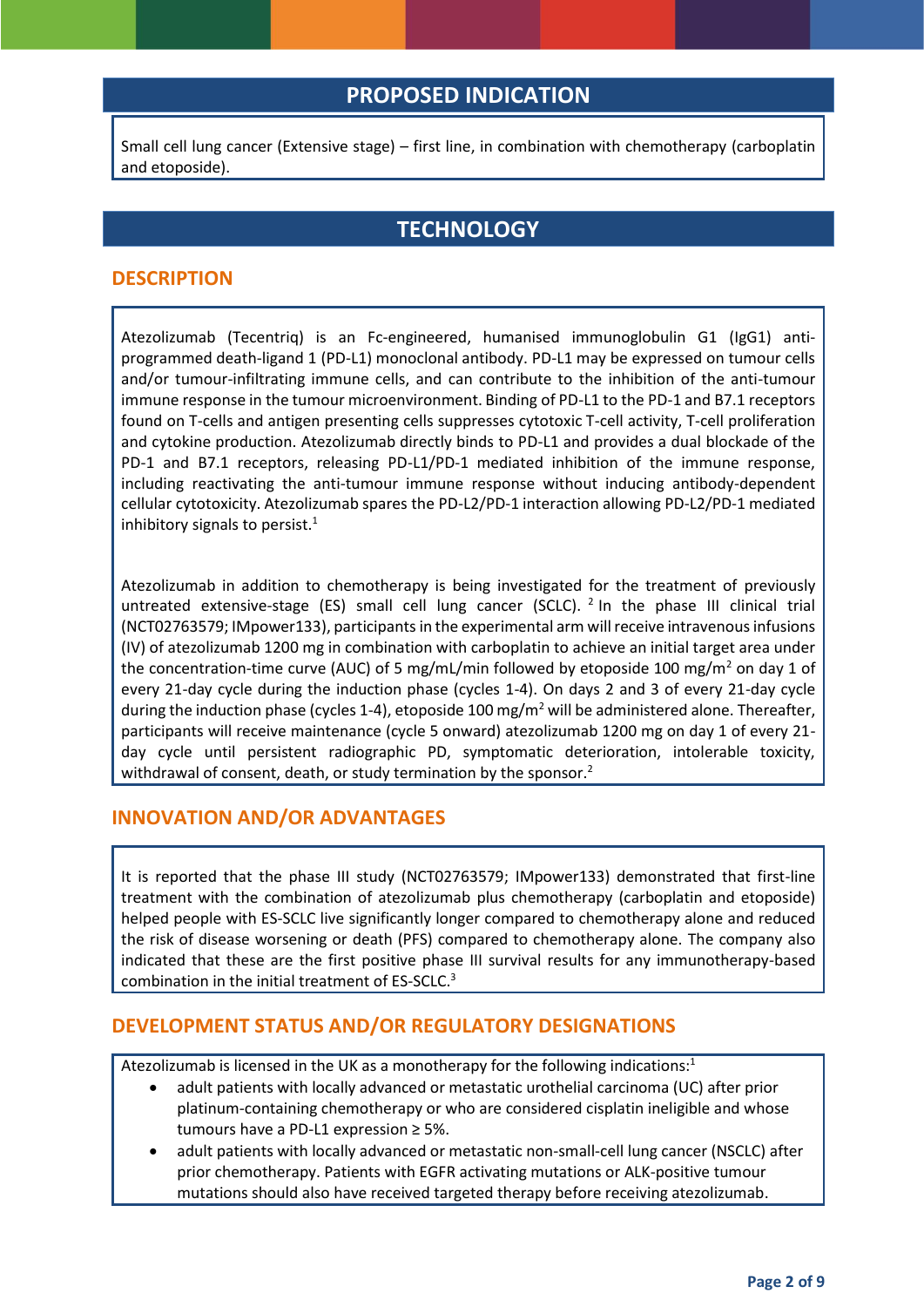Some very common ( $\geq 10\%$ ) and common ( $\geq 1\%$  to < 10%) adverse events associated with atezolizumab are thrombocytopenia, hypersensitivity, hypothyroidism, hyperthyroidism, decreased appetite, hypokalaemia, etc[.1](#page-1-1)

Atezolizumab is a designated orphan drug in the USA for the treatment of SCLC in October 2016.<sup>4</sup>

Atezolizumab is in phase III stage of development for the treatment of various types of cancers such  $as:5$ 

- Locally Advanced or Metastatic Urothelial or Non-Urothelial Carcinoma of the Urinary Tract
- High-Risk Muscle-Invasive Urothelial Carcinoma
- Renal Cell Carcinoma (RCC) at High Risk of Developing Metastasis Following Nephrectomy
- Previously Untreated Locally Advanced or Metastatic Triple Negative Breast Cancer
- High-Risk Locally Advanced Squamous Cell Carcinoma of the Head and Neck

Atezolizumab is in phase II stage of development for the treatment of different types of cancers such  $as: 6$ 

- Locally Advanced or Metastatic Urothelial Bladder Cancer
- Locally Advanced or Metastatic Non-Small Cell Lung Cancer
- Locally Advanced or Metastatic Breast Cancer
- Advanced Renal Cell Carcinoma
- Non-Muscle-Invasive Bladder Cancer
- Relapsed or Refractory Follicular Lymphoma
- Relapsed or Refractory Diffuse Large B-Cell Lymphoma

## <span id="page-2-1"></span>**PATIENT GROUP**

#### **DISEASE BACKGROUND**

Lung cancer starts when cells of the lung become abnormal and begin to grow out of control. The two main types of lung cancer are SCLC and NSCLC.<sup>7</sup> In SCLC, the cancer cells appear very small (compared to NSCLC) when observed under a microscope. 8

Extensive stage SCLC (ES-SCLC) means that the cancer has spread beyond a single area that can be treated with radiotherapy within the chest – to the other lung or to lymph nodes further away from the cancer, or to other parts of your body.<sup>9</sup>

The most common symptoms of SCLC include cough that does not go away or gets worse, haemoptysis (blood in sputum), chest pain, hoarseness, weight loss and loss of appetite, shortness of breath, feeling tired or weak, infections that do not go away or keep coming back and new onset of wheezing.<sup>10</sup>

When the lung cancer spreads to other parts of the body, it may cause:<sup>[10](#page-2-0)</sup>

- <span id="page-2-0"></span>Bone pain (like pain in the back or hips)
- Nervous system changes (such as headache, weakness or numbness of an arm or leg, dizziness, balance problems, or seizures), from cancer spread to the brain
- Yellowing of the skin and eyes (jaundice), from cancer spread to the liver
- Lumps near the surface of the body, due to cancer spreading to the skin or to lymph nodes (collection of immune system cells) such as those in the neck or above the collarbone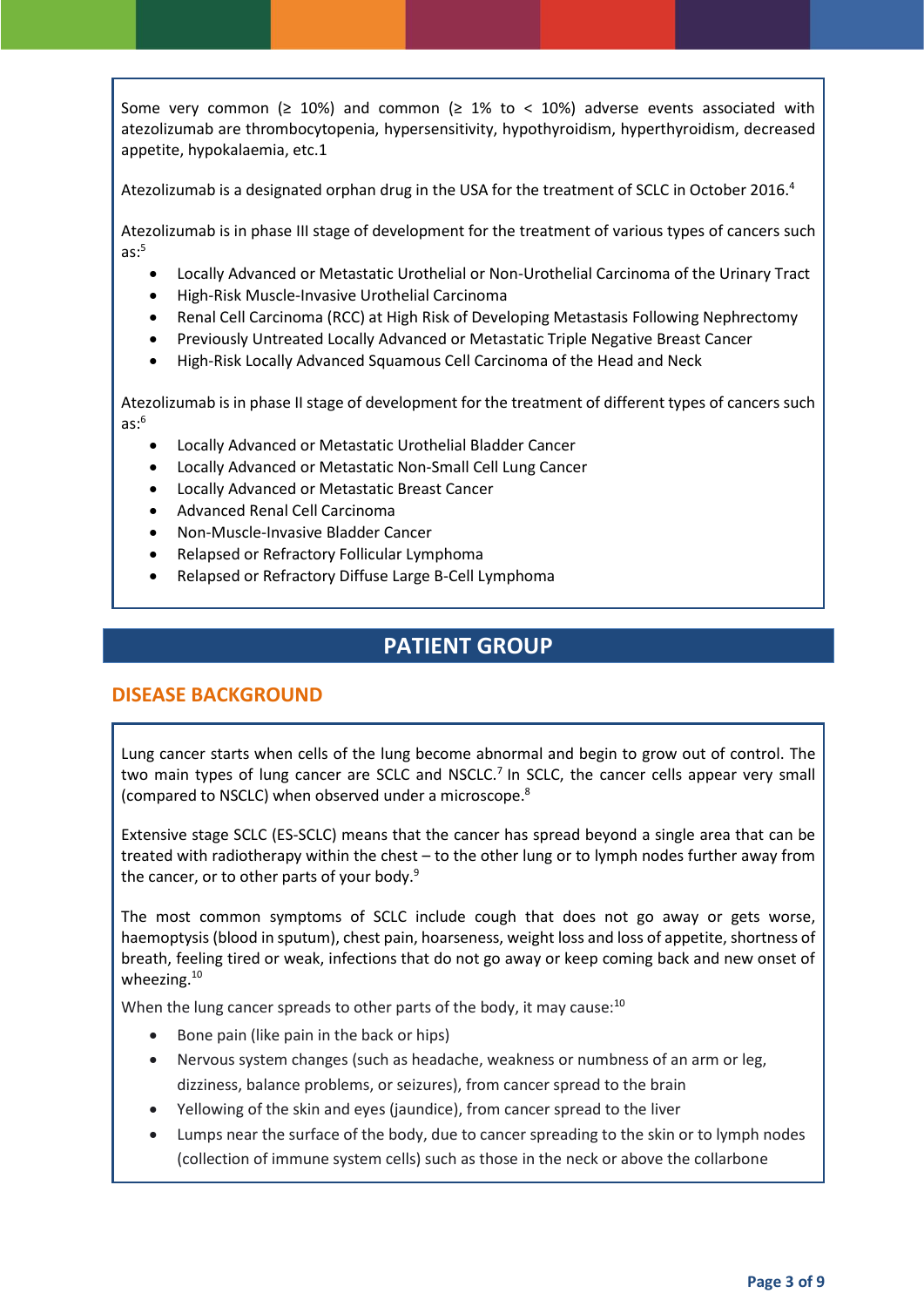Risks and causes of lung cancer include smoking tobacco, exposure to radon gas, chemicals and workplace risks (such as exposure to asbestos, silica, and diesel exhaust), air pollution, previous lung disease (such as tuberculosis, and chronic obstructive pulmonary disease), family history of lung cancer, previous radiotherapy treatment, lowered immunity (such as having HIV and AIDS, taking immunosuppressant medicines, having an autoimmune condition such as rheumatoid arthritis or systemic lupus erythematosus).<sup>11</sup>

#### **CLINICAL NEED AND BURDEN OF DISEASE**

Lung cancer is the third most common cancer in the UK, accounting for 13% of all new cancer cases (2015). 53% of lung cancer cases in the UK are in males, and 47% are in females. There were 46,388 new cases of lung cancer in the UK in 2015 of which 37,637 were in England.

<span id="page-3-0"></span>SCLCs constitute about 10-15% of lung cancer cases<sup>12</sup> which equates to approximately 4,639 to 6,958 SCLC cases in the UK in 2015 of which 3,764 to 5,645 cases were in England.

In 2014, there were 37,453 cases of lung cancer registered in England.<sup>13</sup> Stage 4 lung cancer and ES-SCLC have the same TNM staging (Any T, Any N, M1a, M1b, or M1c).<sup>[9,](#page-2-1)14</sup> Stage 4 lung cancer constituted 48% of lung cancer cases in England in 2014[12](#page-3-0) which is equivalent to 17,977 cases of which approximately 1,798 to 2,696 cases were SCLC.

Lung cancer incidence rates in the UK are projected to fall from 94.41 per 100,000 in 2014 to 87.99 per 100,000 in 2035.<sup>15</sup>

Data for 2014 in England shows that one-year net survival for lung cancer is the lowest for patients diagnosed at stage 4 (17% of diagnosed patients). Five-year survival of people diagnosed with stage 4 lung cancer during 2003-2006 could not be calculated at five years due to the small number of people surviving more than two years.<sup>16</sup>

In the UK in 2016, there were 35,620 deaths from lung cancer of which 28,566 were in England. This constitutes 21% of cancer deaths. Lung cancer mortality is strongly related to age, with the highest mortality rates being in older people. In the UK in 2014-2016, on average each year almost half (48%) of deaths were in people aged 75 and over.<sup>17</sup>

## <span id="page-3-1"></span>**PATIENT TREATMENT PATHWAY**

#### **PATIENT PATHWAY**

Treatment of ES-SCLC aims to control the cancer for as long as possible and help with symptoms. If the patient is well enough he/she usually has chemotherapy. If the chemotherapy works well, the patient might have radiotherapy to the lungs afterwards. After treatment the patient might also have radiotherapy to the head if the cancer has stopped growing and the patient is well enough. Radiotherapy to the head is called prophylactic cranial radiotherapy (PCR). It aims to kill any cancer cells that might have spread to the brain but are too small to see on scans.<sup>18</sup>

To control symptoms, the patient might also have other treatments such as radiotherapy, internal radiotherapy (brachytherapy), laser treatment, freezing the tumour (cryotherapy), a rigid tube called a stent to keep the airway open, light therapy (photodynamic therapy - PDT).<sup>[18](#page-3-1)</sup>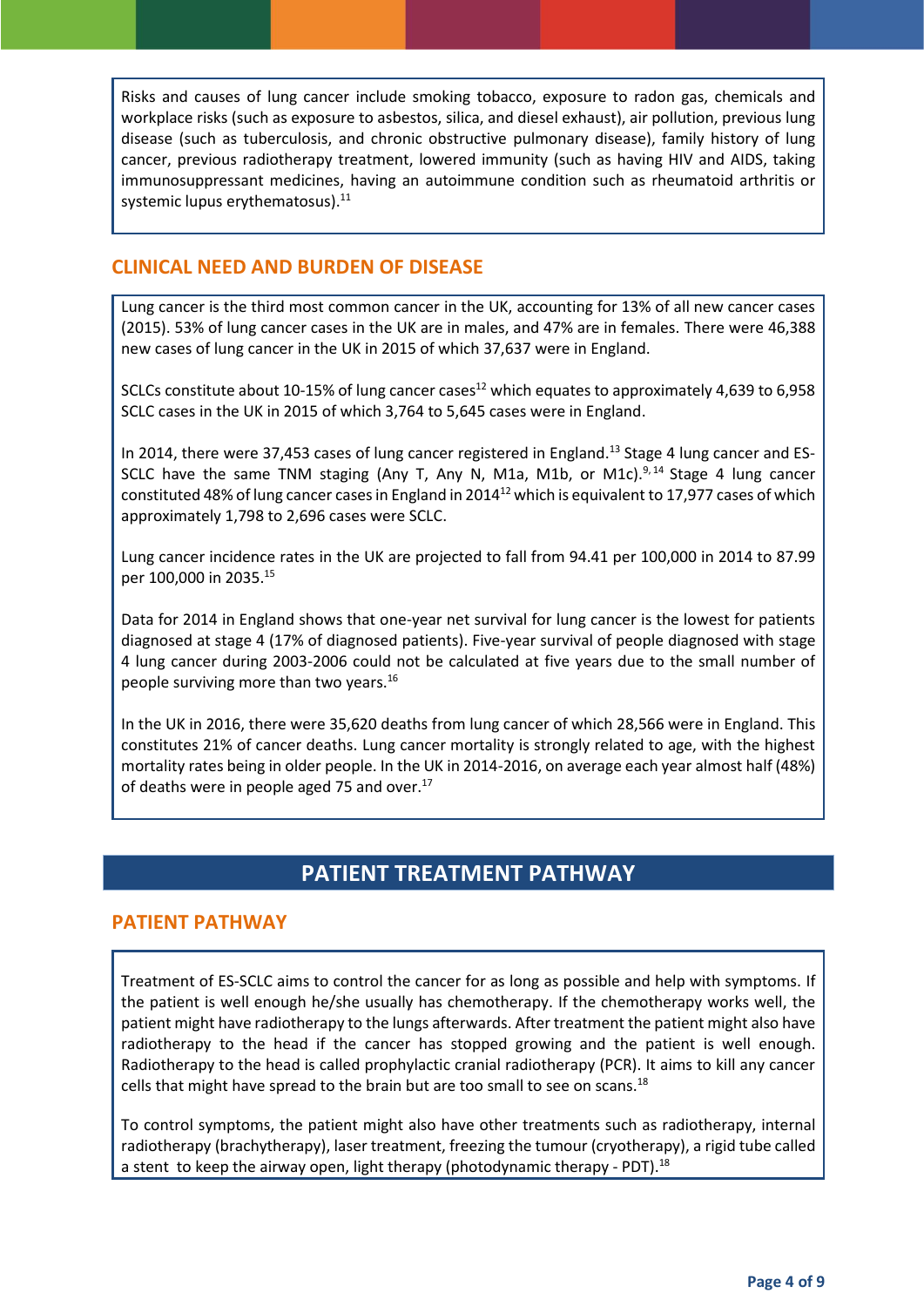#### **CURRENT TREATMENT OPTIONS**

For ES-SCLC (broadly corresponding to T1–4, N0–3, M1a/b – including cerebral metastases), NICE recommends platinum-based combination chemotherapy if patients are fit enough. The patient's condition needs to be assessed before each cycle of chemotherapy for ES-SCLC. NICE recommends to offer up to a maximum of six cycles, depending on response and toxicity. Thoracic radiotherapy should be considered after chemotherapy if there has been a complete response at distant sites and at least a good partial response within the thorax.<sup>19</sup>

Thopaz+ should be considered for people who need chest drainage after pulmonary resection or because of a pneumothorax. The system can increase patient mobility because it is portable.<sup>[19](#page-4-0)</sup>

#### **PLACE OF TECHNOLOGY**

If licensed, atezolizumab in addition to chemotherapy (carboplatin and etoposide) will offer an additional first-line treatment option for patients with ES-SCLC.

## <span id="page-4-0"></span>**CLINICAL TRIAL INFORMATION**

| <b>Trial</b>                    | IMpower133, NCT02763579; adults aged 18 years and older; atezolizumab vs<br>placebo, both in combination with carboplatin and etoposide; phase III                                                                                                                                                                                                                                                                                                                                                                                                                                                                                                                                                                                                                                                                                                                                                                                                                                                                                                                                                                                                                                                                                                                   |
|---------------------------------|----------------------------------------------------------------------------------------------------------------------------------------------------------------------------------------------------------------------------------------------------------------------------------------------------------------------------------------------------------------------------------------------------------------------------------------------------------------------------------------------------------------------------------------------------------------------------------------------------------------------------------------------------------------------------------------------------------------------------------------------------------------------------------------------------------------------------------------------------------------------------------------------------------------------------------------------------------------------------------------------------------------------------------------------------------------------------------------------------------------------------------------------------------------------------------------------------------------------------------------------------------------------|
| <b>Sponsor</b>                  | Hoffmann-La Roche                                                                                                                                                                                                                                                                                                                                                                                                                                                                                                                                                                                                                                                                                                                                                                                                                                                                                                                                                                                                                                                                                                                                                                                                                                                    |
| <b>Status</b>                   | Ongoing                                                                                                                                                                                                                                                                                                                                                                                                                                                                                                                                                                                                                                                                                                                                                                                                                                                                                                                                                                                                                                                                                                                                                                                                                                                              |
| Source of<br><b>Information</b> | Trial registry, <sup>2</sup> Press release <sup>3</sup>                                                                                                                                                                                                                                                                                                                                                                                                                                                                                                                                                                                                                                                                                                                                                                                                                                                                                                                                                                                                                                                                                                                                                                                                              |
| Location                        | EU (incl UK), USA, and other countries.                                                                                                                                                                                                                                                                                                                                                                                                                                                                                                                                                                                                                                                                                                                                                                                                                                                                                                                                                                                                                                                                                                                                                                                                                              |
| <b>Design</b>                   | Randomised, double-blind, placebo-controlled, parallel assignment                                                                                                                                                                                                                                                                                                                                                                                                                                                                                                                                                                                                                                                                                                                                                                                                                                                                                                                                                                                                                                                                                                                                                                                                    |
| <b>Participants</b>             | n=500 (planned); aged 18 years and older; ES-SCLC; no prior systemic<br>treatment for ES-SCLC.                                                                                                                                                                                                                                                                                                                                                                                                                                                                                                                                                                                                                                                                                                                                                                                                                                                                                                                                                                                                                                                                                                                                                                       |
| <b>Schedule</b>                 | Randomised to IV of atezolizumab 1200 mg in combination with carboplatin to<br>achieve an initial target area under the concentration-time curve (AUC) of 5<br>mg/mL/min followed by etoposide 100 mg/m <sup>2</sup> on day 1 of every 21-day cycle<br>during the induction phase (cycles 1-4). On days 2 and 3 of every 21-day cycle<br>during the induction phase (cycles 1-4), etoposide 100 mg/m <sup>2</sup> will be<br>administered alone. Thereafter, participants will receive maintenance (cycle 5<br>onward) atezolizumab 1200 mg on day 1 of every 21-day cycle until persistent<br>radiographic pd, symptomatic deterioration, intolerable toxicity, withdrawal of<br>consent, death, or study termination by the sponsor.<br>Or<br>IV placebo in combination with carboplatin to achieve an initial target AUC of 5<br>mg/mL/min followed by etoposide 100 mg/m <sup>2</sup> on day 1 of every 21-day cycle<br>during the induction phase (cycles 1-4). On days 2 and 3 of every 21-day cycle<br>during the induction phase (cycles 1-4), etoposide 100 mg/m <sup>2</sup> will be<br>administered alone. Thereafter, participants will receive maintenance (cycle 5<br>onward) placebo on day 1 of every 21-day cycle until persistent radiographic pd, |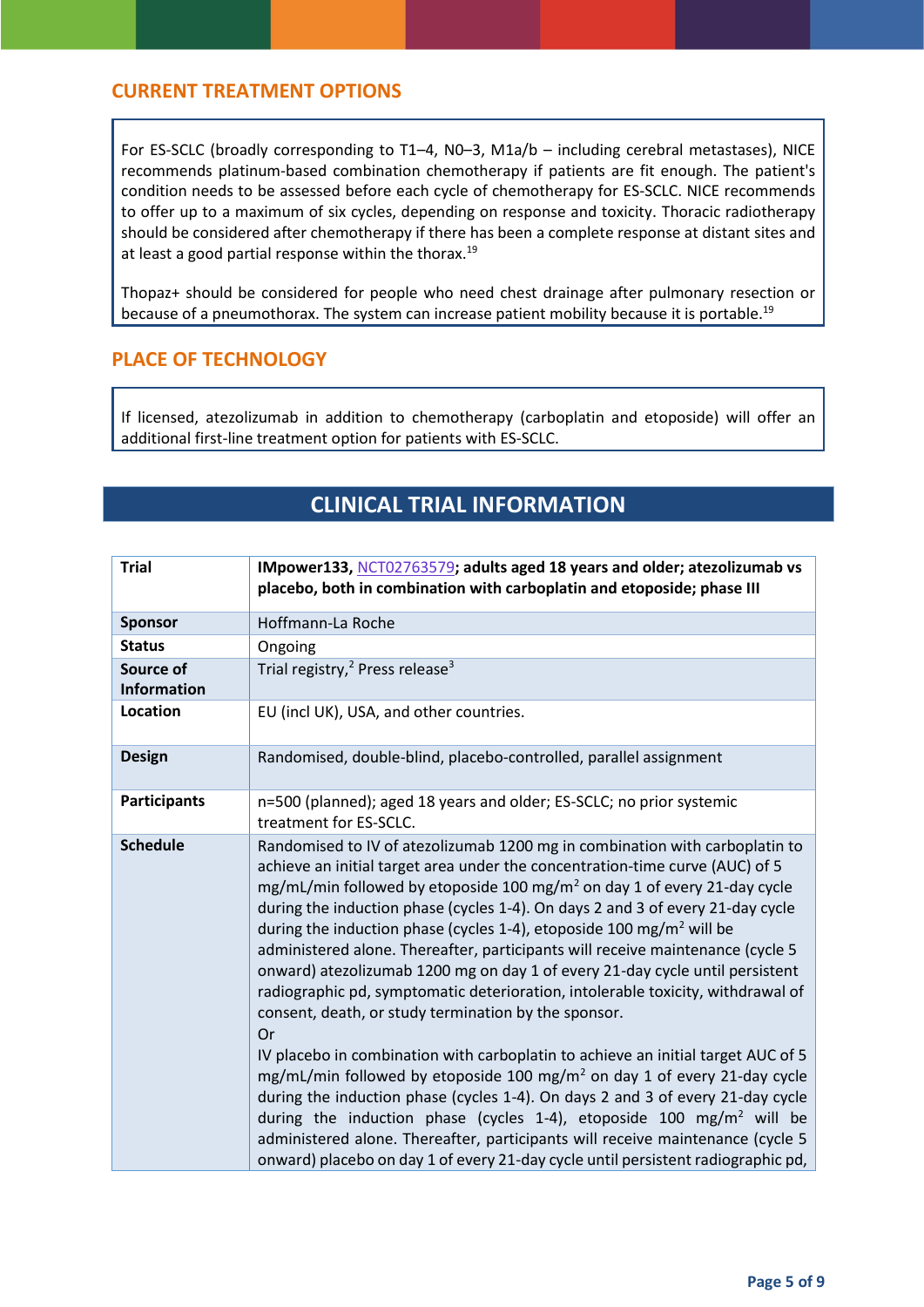|                              | symptomatic deterioration, intolerable toxicity, withdrawal of consent, death,<br>or study termination by the sponsor.                                                                                                                                                                                                                                                                                                                                                                                                                                                                                                                                                                                                                                                                                                                                                                                                                                                                                                                                                                                                                                                                                                                                                                                                                                                                                                                                                                                                                                                                                                                                                                                                                                                                                                                                                                                                                                                                                                                                                                                                                                                                                                                                                                                                                                                                                                                                                                                                                                                                                                                                                                                                                                                                                              |
|------------------------------|---------------------------------------------------------------------------------------------------------------------------------------------------------------------------------------------------------------------------------------------------------------------------------------------------------------------------------------------------------------------------------------------------------------------------------------------------------------------------------------------------------------------------------------------------------------------------------------------------------------------------------------------------------------------------------------------------------------------------------------------------------------------------------------------------------------------------------------------------------------------------------------------------------------------------------------------------------------------------------------------------------------------------------------------------------------------------------------------------------------------------------------------------------------------------------------------------------------------------------------------------------------------------------------------------------------------------------------------------------------------------------------------------------------------------------------------------------------------------------------------------------------------------------------------------------------------------------------------------------------------------------------------------------------------------------------------------------------------------------------------------------------------------------------------------------------------------------------------------------------------------------------------------------------------------------------------------------------------------------------------------------------------------------------------------------------------------------------------------------------------------------------------------------------------------------------------------------------------------------------------------------------------------------------------------------------------------------------------------------------------------------------------------------------------------------------------------------------------------------------------------------------------------------------------------------------------------------------------------------------------------------------------------------------------------------------------------------------------------------------------------------------------------------------------------------------------|
| Follow-up                    | List active treatment period: 4 cycles (each cycle is 21 days) and maintenance<br>phase (cycle 5) until persistent radiographic pd, symptomatic deterioration,<br>intolerable toxicity, withdrawal of consent, death, or study termination by the<br>sponsor.                                                                                                                                                                                                                                                                                                                                                                                                                                                                                                                                                                                                                                                                                                                                                                                                                                                                                                                                                                                                                                                                                                                                                                                                                                                                                                                                                                                                                                                                                                                                                                                                                                                                                                                                                                                                                                                                                                                                                                                                                                                                                                                                                                                                                                                                                                                                                                                                                                                                                                                                                       |
|                              | Overall follow-up period: 37 months                                                                                                                                                                                                                                                                                                                                                                                                                                                                                                                                                                                                                                                                                                                                                                                                                                                                                                                                                                                                                                                                                                                                                                                                                                                                                                                                                                                                                                                                                                                                                                                                                                                                                                                                                                                                                                                                                                                                                                                                                                                                                                                                                                                                                                                                                                                                                                                                                                                                                                                                                                                                                                                                                                                                                                                 |
| Primary<br><b>Outcomes</b>   | Duration of Progression-Free Survival (PFS) [Time Frame: Baseline until PD or<br>death, whichever occurs first (up to approximately 37 months)]<br>Duration of Overall Survival (OS) [Time Frame: Baseline until death from any<br>cause (up to approximately 37 months)]                                                                                                                                                                                                                                                                                                                                                                                                                                                                                                                                                                                                                                                                                                                                                                                                                                                                                                                                                                                                                                                                                                                                                                                                                                                                                                                                                                                                                                                                                                                                                                                                                                                                                                                                                                                                                                                                                                                                                                                                                                                                                                                                                                                                                                                                                                                                                                                                                                                                                                                                           |
| Secondary<br><b>Outcomes</b> | Percentage of Participants With Objective Response (OR) [Time Frame:<br>Baseline until partial response (PR) or complete response (CR), whichever<br>occurs first (up to approximately 37 months)]<br>Duration of Response (DOR) [ Time Frame: First occurrence of PR or CR until<br>PD or death, whichever occurs first (up to approximately 37 months)]<br>Time in Response (TIR) [Time Frame: Baseline until PD or death, whichever<br>occurs first (up to approximately 37 months)]<br>Time to Response (TTR) [Time Frame: Baseline until PR or CR, whichever<br>occurs first (up to approximately 37 months)]<br>Percentage of Participants Alive and Without PD[Time Frame: 6 months, 1<br>year]<br>Percentage of Participants Alive at 1 Year and 2 Years [Time Frame: 1 year, 2<br>years]<br>Time to Deterioration (TTD) per European Organization for Research and<br>Treatment of Cancer (EORTC) Quality of Life Questionnaire (QLQ) Core 30<br>(C30) Score [Time Frame: Baseline until deterioration per symptom subscale<br>(up to approximately 37 months)]<br>TTD per EORTC QLQ Lung Cancer Module (LC13) Score [Time Frame: Baseline<br>until deterioration per symptom subscale (up to approximately 37 months)]<br>Percentage of Participants with Adverse Events [Time Frame: Baseline until<br>up to 90 days after end of treatment (up to approximately 37 months)]<br>Percentage of Participants With Anti-Therapeutic Antibodies (ATAs) [Time<br>Frame: Predose (0 hours [H]) on Day (D) 1 of Cycles (C) 1, 2, 3, 4, 8, 16, and<br>every 8 cycles (Q8C) thereafter (cycle = 21 days) until treatment<br>discontinuation (up to 37 months) and 120 days after last dose (up to<br>approximately 37 months overall)]<br>Maximum Observed Serum Concentration (Cmax) of Atezolizumab [Time<br>Frame: Predose (0 H) and postdose (0.5 H) on D1 of C1; predose (0 H) on D1<br>of C2, 3, 4, 8, 16, and Q8C thereafter (cycle = $21$ days) until treatment<br>discontinuation (up to 37 months) and 120 days after last dose (up to<br>approximately 37 months overall)]<br>Minimum Observed Serum Concentration (Cmin) of Atezolizumab [Time<br>Frame: Predose (0 H) on D1 of C1, 2, 3, 4, 8, 16, and Q8C thereafter (cycle =<br>21 days) until treatment discontinuation (up to 37 months) and 120 days after<br>last dose (up to approximately 37 months overall)]<br>Plasma Concentration of Carboplatin [Time Frame: Predose (0 H) and 5-10<br>minutes before end/1 H after end of carboplatin infusion (infusion duration<br>$= 1$ H) on D1 of C1 and C3 (cycle $= 21$ days)]<br>Plasma Concentration of Etoposide [Time Frame: Predose (0 H) and 5-10<br>minutes before end/1 H and 4H after end of etoposide infusion (infusion<br>duration = $1$ H) on D1 of C1 and C3 (cycle = $21$ days)] |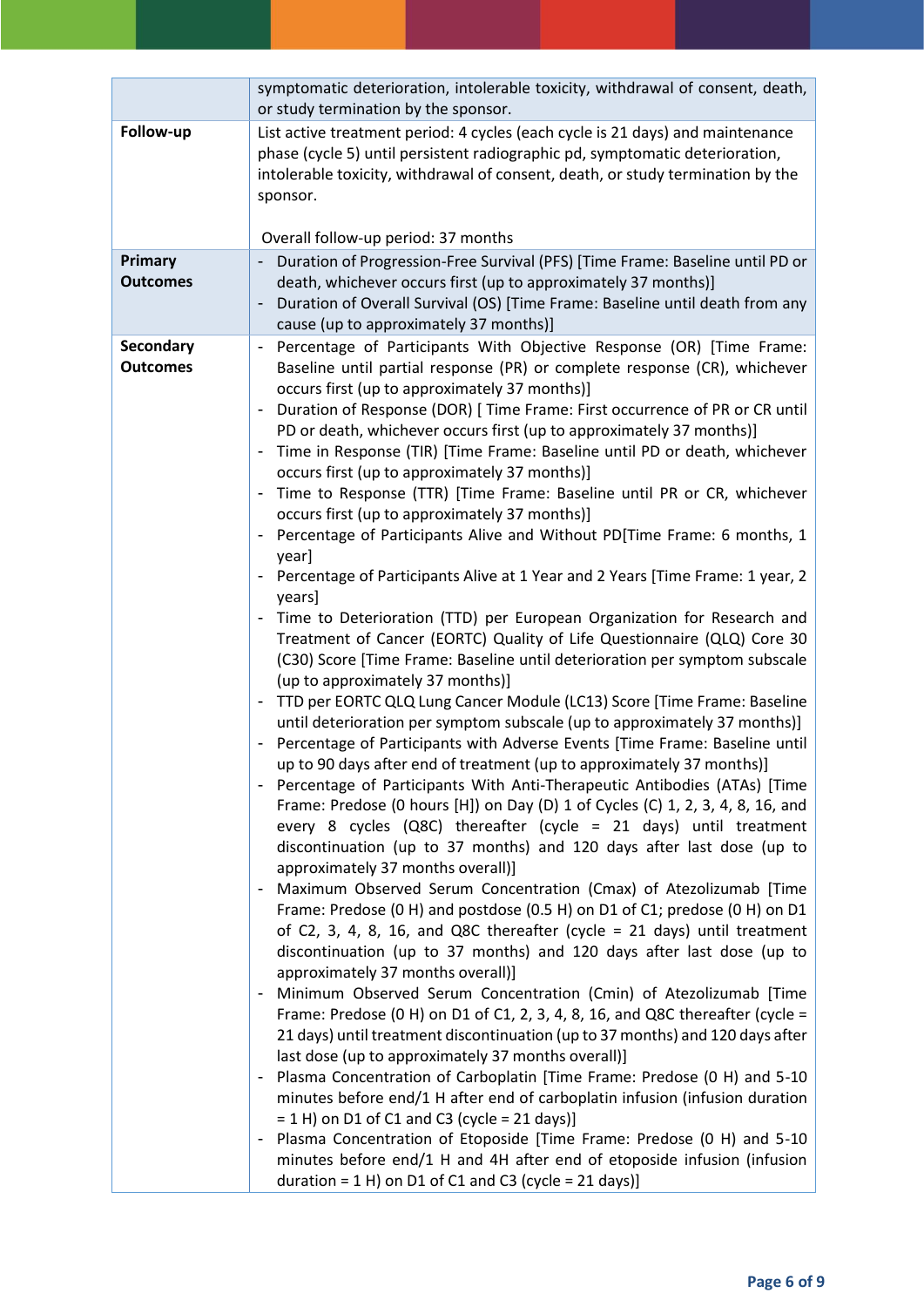| <b>Key Results</b>                | First interim analysis demonstrated that initial (first-line) treatment with the<br>combination of atezolizumab plus chemotherapy (carboplatin and etoposide)<br>helped people with ES-SCLC live significantly longer compared to<br>chemotherapy alone. The atezolizumab-based combination also reduced the<br>risk of disease worsening or death (PFS) compared to chemotherapy alone.<br>Safety for the atezolizumab and chemotherapy combination appeared<br>consistent with the known safety profile of the individual medicines, and no<br>new safety signals were identified with the combination. |
|-----------------------------------|-----------------------------------------------------------------------------------------------------------------------------------------------------------------------------------------------------------------------------------------------------------------------------------------------------------------------------------------------------------------------------------------------------------------------------------------------------------------------------------------------------------------------------------------------------------------------------------------------------------|
| <b>Adverse effects</b><br>(AEs)   | Not reported                                                                                                                                                                                                                                                                                                                                                                                                                                                                                                                                                                                              |
| <b>Expected</b><br>reporting date | Study completion date reported as August 2019.                                                                                                                                                                                                                                                                                                                                                                                                                                                                                                                                                            |

## **ESTIMATED COST**

Atezolizumab is already marketed in the UK. Tecentriq 1200mg/20ml (Atezolizumab 60 mg per 1 ml) concentrate for solution for infusion vials (1 vial) (Roche Products Ltd) costs £3807.69.<sup>20</sup> There is also a Patient Access Scheme in operation for atezolizumab.

## **RELEVANT GUIDANCE**

#### **NICE GUIDANCE**

- NICE technology appraisal guidance in development. Lefitolimod maintenance treatment for small-cell lung cancer (1122). Expected date of issue to be confirmed.
- NICE technology appraisal guidance in development. Rovalpituzumab tesirine for treating smallcell lung cancer after 2 therapies (ID1288). Expected date of issue to be confirmed.
- NICE technology appraisal guidance in development. Nivolumab with ipilimumab for maintenance treatment of extensive stage small-cell lung cancer after chemotherapy (ID1264). Expected date of issue to be confirmed.

## **NHS ENGLAND (POLICY/COMMISSIONING) GUIDANCE**

- NHS England. 2013/14 NHS Standard Contract for Cancer: Chemotherapy (Children, Teenagers and Young Adults). B12/S/b.
- NHS England. 2013/14 NHS Standard Contract for Cancer: Radiotherapy (All Ages). B01/S/a.

## **OTHER GUIDANCE**

• American Society of Clinical Oncology. Treatment of Small‐Cell Lung Cancer: American Society of Clinical Oncology Endorsement of the American College of Chest Physicians Guideline. 2015.<sup>21</sup>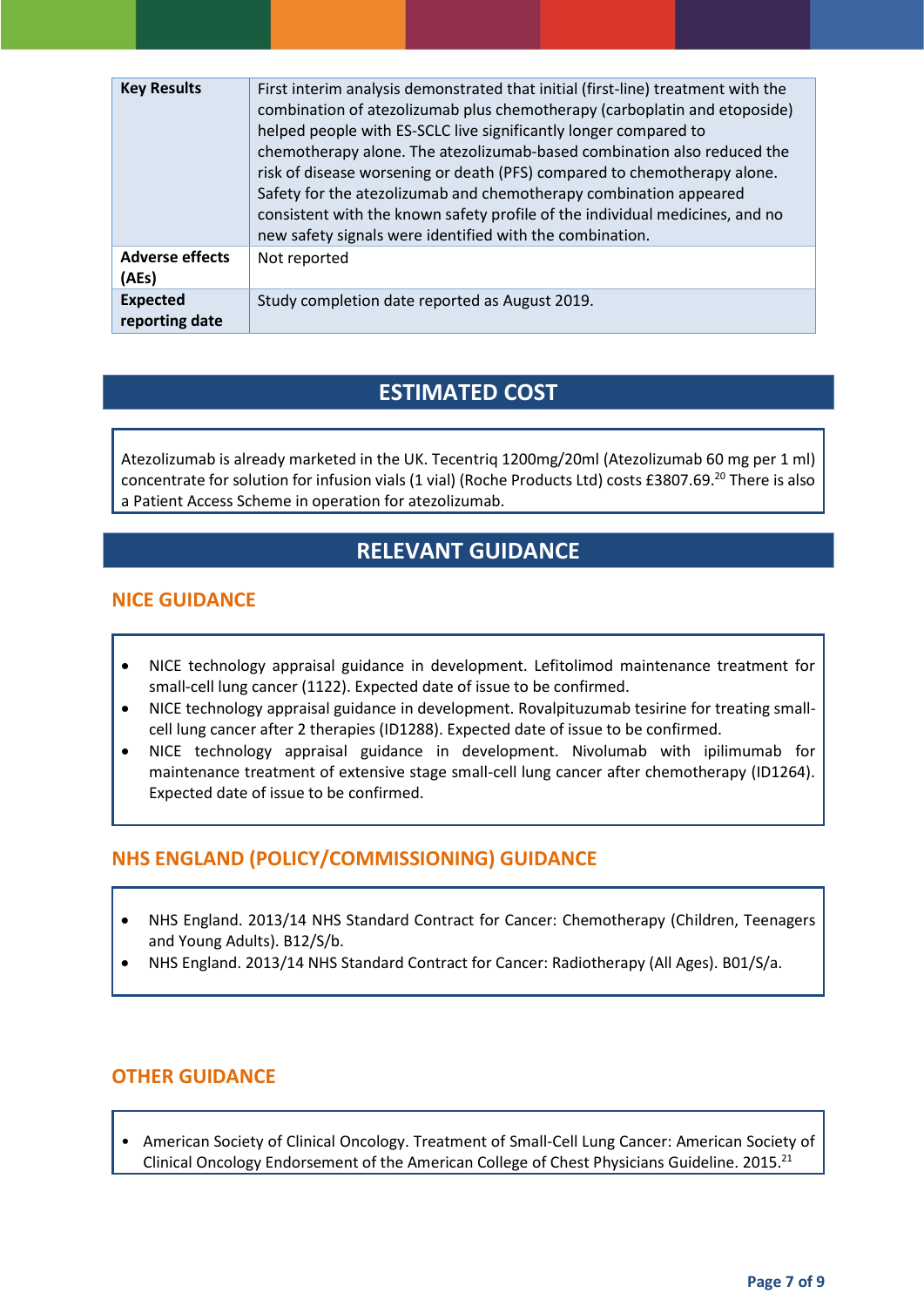- Scottish Intercollegiate Guidelines Network (SIGN). Management of lung cancer: a national clinical guideline (137). February 2014.<sup>22</sup>
- London Cancer Alliance West and South. LCA Lung Cancer Clinical Guidelines. December 2013.<sup>23</sup>
- European Society for Medical Oncology (ESMO). Small‐cell lung cancer (SCLC). Clinical practice guidelines for diagnosis, treatment and follow-up. 2013.<sup>24</sup>

## **REFERENCES**

*NB: This briefing presents independent research funded by the National Institute for Health Research (NIHR). The views expressed are those of the author and not necessarily those of the NHS, the NIHR or the Department of Health.*

1

<sup>6</sup> ClinicalTrials.gov. *Search results: Atezolizumab | roche [Lead] | Phase 2.* Available from:

<sup>7</sup> American Cancer Society, Inc. *What is small cell lung cancer?* Available from

<sup>8</sup> Macmillan Cancer Support. *Understanding small cell lung cancer.* Available from:

[https://www.macmillan.org.uk/information-and-support/lung-cancer/small-cell-lung-cancer/understanding](https://www.macmillan.org.uk/information-and-support/lung-cancer/small-cell-lung-cancer/understanding-cancer)[cancer](https://www.macmillan.org.uk/information-and-support/lung-cancer/small-cell-lung-cancer/understanding-cancer) [Accessed 11<sup>th</sup> Jul 2018].

<sup>9</sup> Cancer Research UK. *Limited and extensive stage (small cell lung cancer).* Available from:

<sup>10</sup> American Cancer Society, Inc. *Signs and symptoms of small cell lung cancer*. Available from:

<https://www.cancer.org/cancer/small-cell-lung-cancer/detection-diagnosis-staging/signs-symptoms.html> [Accessed  $11<sup>th</sup>$  Jul 2018].

<sup>11</sup> Cancer Research UK. *Lung cancer: risks and causes.* Available from: [https://www.cancerresearchuk.org/about](https://www.cancerresearchuk.org/about-cancer/lung-cancer/risks-causes)[cancer/lung-cancer/risks-causes](https://www.cancerresearchuk.org/about-cancer/lung-cancer/risks-causes) [Accessed 11<sup>th</sup> Jul 2018].

*[https://www.cancerresearchuk.org/health-professional/cancer-statistics/statistics-by-cancer-type/lung](https://www.cancerresearchuk.org/health-professional/cancer-statistics/statistics-by-cancer-type/lung-cancer/incidence#heading-Zero)[cancer/incidence#heading-Zero](https://www.cancerresearchuk.org/health-professional/cancer-statistics/statistics-by-cancer-type/lung-cancer/incidence#heading-Zero)* [Accessed 11th Jul 2018].

<sup>13</sup> Office for National Statistics*. Statistical bulletin: cancer registration statistics, England: 2014*. Available from: [https://www.ons.gov.uk/peoplepopulationandcommunity/healthandsocialcare/conditionsanddiseases/bulletins](https://www.ons.gov.uk/peoplepopulationandcommunity/healthandsocialcare/conditionsanddiseases/bulletins/cancerregistrationstatisticsengland/2014) [/cancerregistrationstatisticsengland/2014](https://www.ons.gov.uk/peoplepopulationandcommunity/healthandsocialcare/conditionsanddiseases/bulletins/cancerregistrationstatisticsengland/2014) [Accessed 11<sup>th</sup> Jul 2018].

<sup>14</sup> Cancer Research UK. *Lung cancer: stages, types, and grades: stage 4.* Available from: <https://www.cancerresearchuk.org/about-cancer/lung-cancer/stages-types-grades/stage-4> [Accessed 11th Jul 2018].

<sup>15</sup> Cancer Research UK. *Selected Cancers, Number of Projected and Observed Cases and European Age-Standardised Incidence Rates per 100,000 people by Cancer Type and Sex.* Available from: [http://www.cancerresearchuk.org/health-professional/cancer-statistics/incidence/common-cancers](http://www.cancerresearchuk.org/health-professional/cancer-statistics/incidence/common-cancers-compared#heading-Four)[compared#heading-Four](http://www.cancerresearchuk.org/health-professional/cancer-statistics/incidence/common-cancers-compared#heading-Four) [Downloaded 9th March 2018] [Accessed 11<sup>th</sup> Jul 2018].

<sup>1</sup> electronic Medicines Compendium (eMC). *Tecentriq 1,200 mg concentrate for solution for infusion.* Available from[: https://www.medicines.org.uk/emc/product/8442](https://www.medicines.org.uk/emc/product/8442) [Accessed 11<sup>th</sup> Jul 2018].

<sup>2</sup> ClinicalTrials.gov. *A study of carboplatin plus etoposide with or without atezolizumab in participants with untreated extensive-stage (ES) small cell lung cancer (SCLC) (IMpower133): NCT02763579.* Available from: <https://clinicaltrials.gov/ct2/show/NCT02763579> [Accessed 11<sup>th</sup> Jul 2018].

<sup>3</sup> F. Hoffmann-La Roche Ltd. *Media Release.* Basel, 25 June 2018. Available from:

<https://www.roche.com/media/releases/med-cor-2018-06-25.htm> [Accessed 11<sup>th</sup> Jul 2018].

<sup>4</sup> U.S. Food and Drug Administration. *Search orphan drug designations and approvals: atezolizumab.* Available from: <https://www.accessdata.fda.gov/scripts/opdlisting/oopd/detailedIndex.cfm?cfgridkey=541216> [Accessed 11th Jul 2018].

<sup>5</sup> ClinicalTrials.gov. *Search results: Atezolizumab | roche [Lead] | Phase 3*. Available from:

[https://clinicaltrials.gov/ct2/results?intr=Atezolizumab&lead=roche&age\\_v=&gndr=&type=&rslt=&phase=2&Sea](https://clinicaltrials.gov/ct2/results?intr=Atezolizumab&lead=roche&age_v=&gndr=&type=&rslt=&phase=2&Search=Apply) [rch=Apply](https://clinicaltrials.gov/ct2/results?intr=Atezolizumab&lead=roche&age_v=&gndr=&type=&rslt=&phase=2&Search=Apply) [Accessed 11th Jul 2018].

[https://clinicaltrials.gov/ct2/results?intr=Atezolizumab&lead=roche&age\\_v=&gndr=&type=&rslt=&phase=1&Sea](https://clinicaltrials.gov/ct2/results?intr=Atezolizumab&lead=roche&age_v=&gndr=&type=&rslt=&phase=1&Search=Apply) [rch=Apply](https://clinicaltrials.gov/ct2/results?intr=Atezolizumab&lead=roche&age_v=&gndr=&type=&rslt=&phase=1&Search=Apply) [Accessed 11<sup>th</sup> Jul 2018].

<https://www.cancer.org/cancer/small-cell-lung-cancer/about/what-is-small-cell-lung-cancer.html> [Accessed 11th Jul 2018].

<https://www.cancerresearchuk.org/about-cancer/lung-cancer/stages-types-grades/limited-extensive> [Accessed 11th Jul 2018].

<sup>1212</sup> Cancer Research UK. *Lung cancer incidence statistics.* Available from: